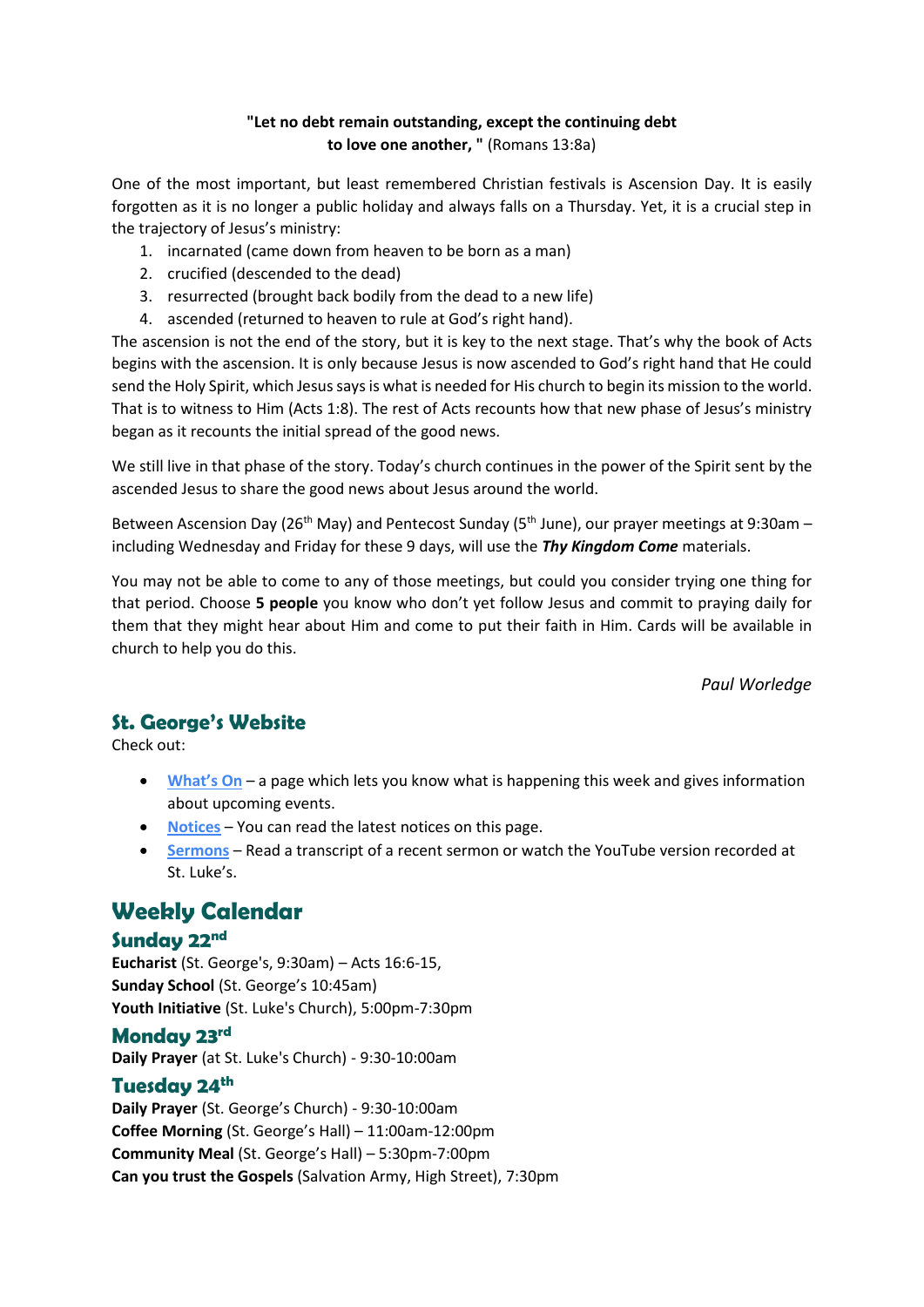#### **Thursday 26th**

**Daily Prayer** (at St. Luke's Church) - 9:30-10:00am **Ascension Day Service** (St. George's Church) - 6:30-7:30pm

#### **Friday 27th**

**Daily Prayer** (St. Luke's Church, *TKC*) - 9:30-10:00am

**Saturday 28th Daily Prayer** (St. George's Church) - 9:30-10:00am

### **Sunday 29th**

**Eucharist** (St. George's, 9:30am) – Acts 16:16-40, **Sunday School** (St. George's 10:45am) **Youth Initiative Service** (St. Luke's Church), 5:00pm-7:30pm

# **Can You Trust the Gospels? – Tuesday**

**7:30pm, Salvation Army, High Street, with Robin Plant** *A Churches Together in Ramsgate Course* This week: *Have the texts been tampered with?*

## **Youth Initiative Service – Next Sunday, 6:00pm**

Everyone is welcome to join us for this service led by the young people who attend Youth Initiative. Previous services have been a great time together and refreshments are served afterwards.

## **Prayer Requests**

Be assured I will do my best to check that people are happy for the requests to be shared before including them. Please pray for...

- The family and friends of Victor, who sadly passed away on Monday.
- The ongoing plans for developing our church buildings.
- Preparations for the Platinum Jubilee on Sunday  $5<sup>th</sup>$  June.

## **Platinum Jubilee – Sunday 5th June**

There will be a celebration service for the Queen's Platinum Jubilee on 5th June at **11am in St. George's church**. This will be a joint service between St. Luke's and St. George's and will be for all ages.

We are rethinking how to do the 'balloon release' in an environmentally friendly way, but still planning a treasure hunt and barbecue in St. George's church grounds afterwards.

We urgently need volunteers to:

- Provide and run a couple of BBQs (preferably gas)
- Provide cakes
- Help setting up tables and chairs before the service
- Help serve teas, coffees, cakes, etc. after the service

Please let Paul know as soon as possible if you can help in any of these ways.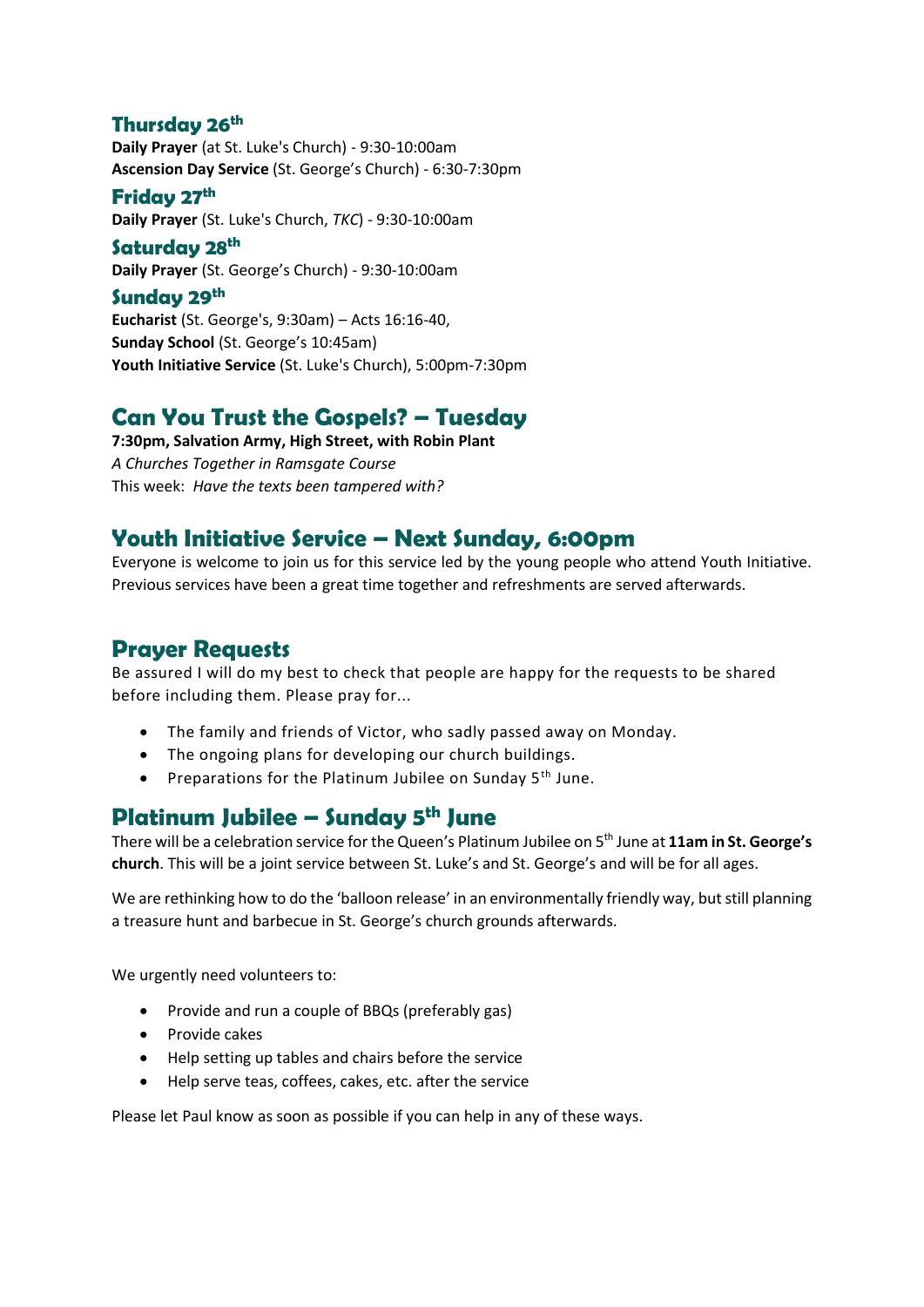# **Annual Meeting and Church Lunch – Sunday 22nd May**

After the service this Sunday (at about 12:30pm), we will have St. Luke's Annual Meeting in church. Everyone is encouraged to attend.

We will be taking the annual report as read, so please read it beforehand! Printed copies are available at the back of church. Any questions on any aspect are welcome. Paul will share what he thinks are our main three challenges in the coming years and there will be time for discussion and questions on these. There will also be elections of wardens and PCC members.

Do come for lunch afterwards. If you have signed up to provide food, please bring it with you to church before the service. It would be great to enjoy a good time eating together and getting to know one another better.

## **Dick and Caroline Seed prayer requests:**

Here are a few prayer points:

- 1. Give thanks for an excellent meeting of the leaders from the 6 hub colleges/universities in Cairo at the end of April.
- 2. Pray for our final trips to Buckinghamshire this week, and Yorkshire next week. We return to South Africa on the 3rd June.
- 3. There has been a deterioration in the security situation in Muizenberg while we have been away. Pray for safety for all staff and students at the college and for us as we return.
- 4. We are currently organising in-person lecturer training for Alexandria School of Theology in August and Uganda Christian University in December. Please pray that all the funding will be available to do this.

## **Book to see the vicar:**

If you would like to arrange to see Paul the vicar about anything, then please use this following link to book an appointment:<https://calendly.com/worledge/meet-with-paul>

## Linbs to Share:

#### **Last Sunday's Sermon:**

**[A Radical Welcome \(Acts 11:1-18\)](https://www.stlukesramsgate.org/sermons/a-radical-welcome-acts-11-18)**

Peter was in trouble! He had spent time at someone's house that was not a Jew. For the Jewish Christians in Jerusalem this was scandalous! So, when Peter returns to Jerusalem he explains what had happened and how God was calling them to a radical new way of thinking about the world.

## **Praying for 5 – A Guide**

Check out this document, which gives more details and ideas to encourage people to pray for 5 friends or family members to come to know Christ. **Read [more…](https://www.cpas.org.uk/sites/default/files/content/Practice%202%20-%20Pray%20for%20Five.pdf)**

### **Christians in China**

This article based on a report from Open Doors gives an update on the way the Chinese government is trying to stop Christians sharing the Good News. **[Read more…](https://premierchristian.news/en/news/article/china-s-internet-clampdown-is-step-closer-to-cancelling-christianity-says-charity-open-doors?utm_source=Premier%20Christian%20Media&utm_medium=email&utm_campaign=13203818_daily%20news%2019%20May%202022&dm_i=16DQ,7V04Q,4M3DWZ,W4JOS,1)**